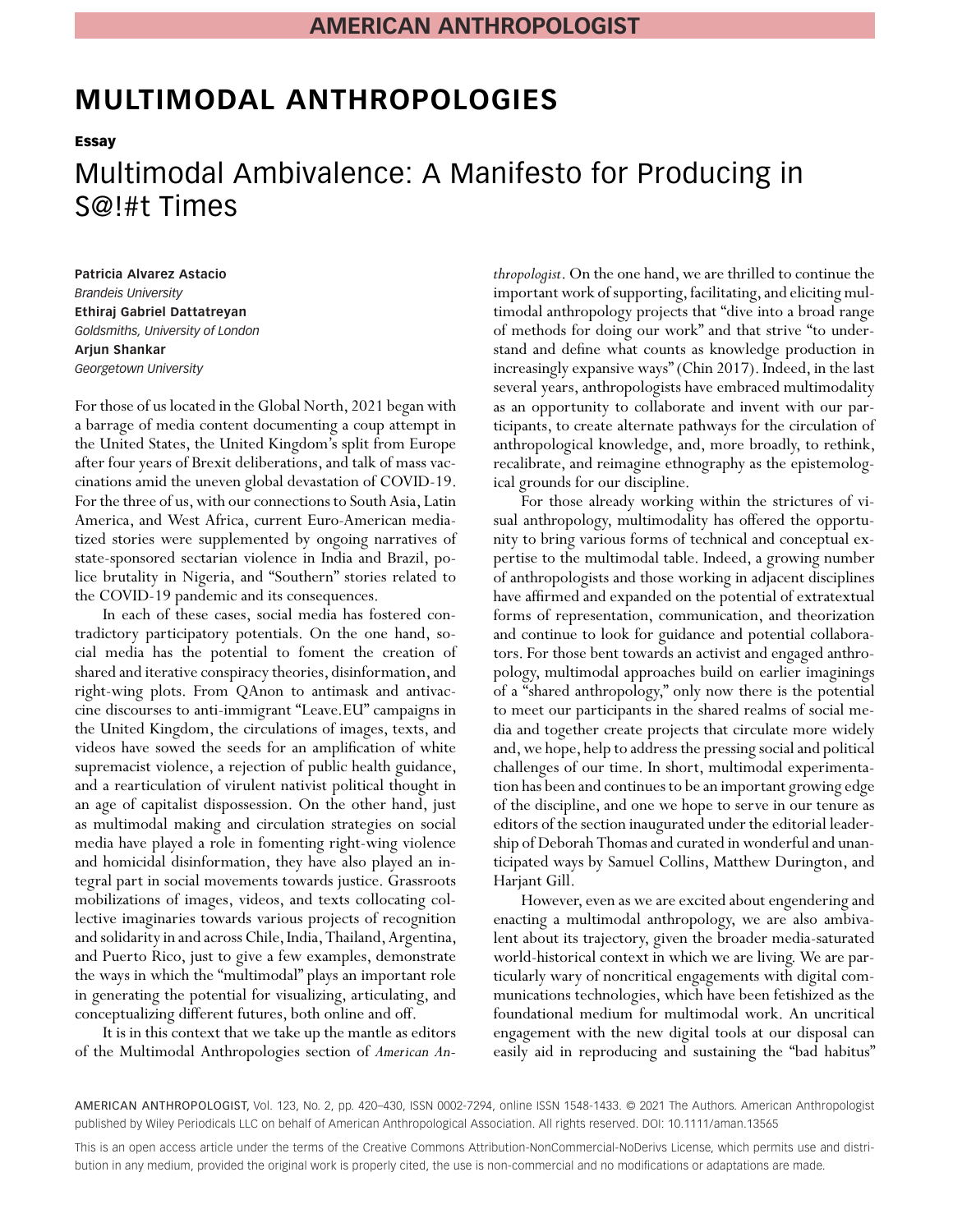of capitalism—as it reifies projects and structures of inequality (Takaragawa et al. 2019), reinscribes and propagates problematic representations of the so-called Other, and incites extreme forms of speech (Pohjonen and Udupa 2019) that fuel xenophobic nationalist projects while also potentially overshadowing other nondigital and embodied forms of multimodal knowledge production. Our ambivalence is grounded in a recognition that the illusion of democratic circulation of media in the digital realm makes it easy for us to either embrace a romanticism that the digital will somehow save us (Noble 2018) or amplify an anxiety that the digital itself is the root cause of rupture (rather than the imperial and colonial histories that are the foundations of our shared global condition) (Udupa and Dattatreyan, under review). Algorithmic orders, in short, make it easy for us and those with whom we are in close conversation to fall into a never-ending loop, mostly anchored in events unfolding in the Global North, that reproduce ahistorical and geographically limited understandings of the present.

*Merriam-Webster* dictionary defines ambivalence as the "simultaneous and contradictory attitudes or feelings (such as attraction and repulsion) toward an object, person, or action." Paying attention to these contradictory affects as they are linked to objects, persons, ideas, and so on helps us to orient ourselves differently to the world (Ahmed 2006). An orientation to multimodality that takes seriously one's mixed feelings reminds us that narratives that paint the digital world as a democratic space or that offer opportunities to simplistically "even the playing field" are dangerous fictions. An embrace of our ambivalence towards anthropology, we suggest, helps keep us honest about tendencies within the discipline to reproduce liberal assumptions, unreflexive understandings, and colonial frameworks even when our practices are reimagined on different grounds. As such, we depart from Ciara Kierans and Kirsten Bell's (2017) ableist theorization of anthropological ambivalence as a "bi-polar" register that pits moral imperatives against relativist ones. Instead, our turn to ambivalence as a methodological and ethical stance is an embrace of what Sara Ahmed (2021) calls "killjoy commitments" to engage in world-making that begins with an apprehensive but hopeful recognition of the unequal worlds we inherit and our positions in them. Part of our hopeful killjoy commitment is to constantly remind ourselves that any multimodal endeavor we dream up must be contextualized in the broader digital proliferation of content and its fraught political potentials.

For us, an ambivalent multimodal anthropology "stays with the trouble" (Haraway 2016) and perhaps even makes trouble. Rather than pivoting on false binaries, an ambivalent multimodality recognizes and critiques the ways in which the digital (re)produces neocolonial forms of extraction, exclusion, inequality, and representational problematics. Yet, an ambivalent multimodality doesn't necessarily stay at the level of critique or recognition; it also seeks to open spaces of hope and speculative possibility. An ambivalent multimodality allows us to utilize the detritus of capitalist technoscience

and encourages us to hack its latest advances to invent new pathways for shared representations, all the while staying with the reflexive recognition of knowing that we are, in multiple ways, complicit. It helps us produce work that contends with the fact that neither us as anthropological makers or the technologies we use are outside the frame of imperialism and capitalism. Ambivalence, we suggest, is a particularly productive techno-material-affective register and political stance that holds the potential for helping us move past the problem of reproducing a "stir in the same old anthropological frame" (Minh-Ha 1992) that promotes avoidance strategies when it comes to contending with the larger structures of power that shape the ways in which we work and the objects/tools we work with.

This short essay—written as a manifesto and an invitation—engages with an ambivalent multimodality in three different frames: the visual, the collaborative, and the sensorial. Our manifesto is a means not just to participate in the vibrant theorization of multimodality that has unfolded over the last several years in the discipline but to embrace an ambivalence towards its promise and potential and to offer an invitation for you to do the same. In short, our embrace of "the manifesto" as a rhetorical device is as much a call to action as it is about theorizing the affordances and limits of multimodality in the present conjuncture. In what follows, we briefly mark the ways in which an ambivalent multimodality has the capacity to draw our attention to the different problematics of doing ethnography in the contemporary moment while recognizing, simultaneously, the tremendous opportunity it presents for us to imagine anthropology on different grounds. We believe that when we account for those problematics in creative-critical ways—including the ways we are deeply embedded in and complicit in them—we open speculative possibilities and potentially enact anthropology otherwise.We conclude this short essay by discussing the experiments we will take up to create a different sort of review process for this type of work, one that is transparent, dialogic, and guided by the key tenets of our manifesto.

## **UNSETTLING VISUAL ANTHROPOLOGY**

Our vision of an ambivalent multimodality builds on Collins, Durington, and Gill's (2021) interrogation of the colonial frameworks that continue to inform visual scholarship and ethnographic filmmaking and the opportunities that multimodality offers to disrupt them. They state in their farewell essay that they are "encouraged by the opportunities multimodality provides for reframing disciplinary canons and foregrounding scholarship that does not fit into featurelength documentary-conventions, that are authored from the margins, and that "celebrate diverse experiences and cinematic sensibilities, especially as the technologies and formats evolve and we rush to update our collections."

Yet, to decolonize anthropology and visual scholarship means not only that we embrace multimodal experiments that challenge existing taxonomies of ethnographic media but also that we sustain an ambivalence regarding these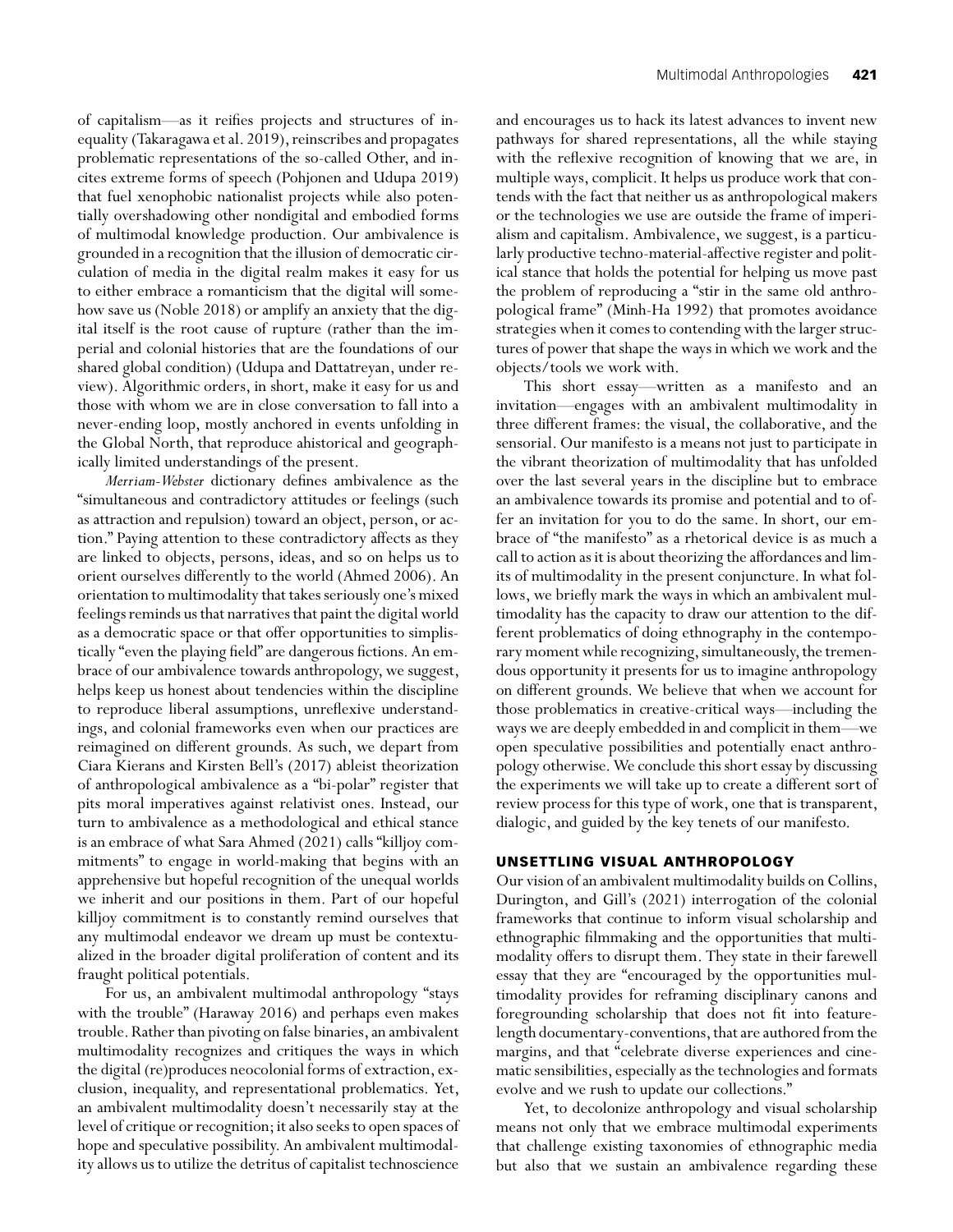projects as we do so. Such a move necessitates that we engage with existing genres of media forms by becoming more attentive to the formal language and technical elements of production. All too often, anthropologists eager to use cameras have focused on gathering content and producing work that leaves problems of aesthetics, technique, and form unattended, uncritiqued, and/or undertheorized. We contend that to make meaningful interventions, we need to consider how the formal aspects of media work are intrinsic to how meaning is produced, the ways in which taxonomies are (or aren't) successfully challenged, and whether and if the qualities that make media forms distinct from writing are successfully mobilized. Here, to be a visual ethnographic maker, whether for our own individual projects or as facilitators or collaborators, requires a rigorous exploration of how and why we are using visual equipment and how we might structure our nontextual arguments or inquiries to challenge existing ways of seeing.

Relatedly, we must fearlessly quell the iconophobia (Castaing-Taylor 1996) that has characterized this subfield and, indeed, the discipline more broadly and embrace aesthetics as an element of multimodal work that "can be used to reconfigure questions, generating ways of knowing that resist translation but exist in productive tension with other knowledge forms" (Grimshaw 2011). In other words, we call for an attention to multimodal work as both a method of anthropological inquiry *and* its product. This process requires us to approach technology—new and old—with ambivalence. We must avoid taking for granted the media technologies we use and break with the allure of the always "userfriendly" and "intuitive" form these objects increasingly take. Inevitably, the scaffolding of these intuitive and easy-to-use interfaces creates a technical materiality that not only helps us frame the content produced but delimits the possibility of thinking through how something can be said, explored, and contested.

From drones that help normalize and reproduce a new militarized surveillance god's-eye view to social media platforms that prompt us to compulsively share what's on our mind, new-media scholar Lev Manovich (2001) reminds us that the computer (and any other technological object, for that matter) is asking us to follow the mental trajectory of its designer. This mental trajectory is not divorced from military, surveillance, and other capitalist interests; it is also not divorced from other systems that perpetuate inequality based on a designer's or developer's own racial, sexual, gender, and ableist aporias. We have witnessed scandal after scandal related to technologists who reproduce technological racism under the guise of neutrality and innovation (Benjamin 2019). Each intuitive system is entrenched in capitalism's long history of militarization and the surveillance of nondesirable Others (see Brown 2015). Tech objects materialize these systems, helping ease their reproduction with a click of a button and through the mediations they produce. We've seen the creation of light sensors for soap dispensers that could not recognize darker skin tones or algorithms that

consistently reproduce pornographic violence against Brown and Black women or self-driving cars that don't detect and stop for darker people crossing a street.We've also seen that those who obtain value and recognition for "innovative technological solutions" to global problems seem to consistently be whiter and more affluent, even if they might not actually be the ones "making" these objects or even if their solutions don't seem to have made any significant dent in the myriad global inequalities we face. As we approach our own mediamaking tools with ambivalence, let's reframe the ways of seeing, hearing, and interacting that are sold to us as intuitive and suspiciously neutral.

Herein lies the importance of hacking, of experimenting with new ways of using new and old media technologies, in order to develop and deploy a multimodal language that is attentive to the formal while being necessarily flexible. After all, no matter how sophisticated our tools become, they work through their coupling with the human. We heed Odell's (2019) call to activate a form of image production that reflects "resistance-in-place." For Odell, to resist in place is to make oneself into a shape that cannot so easily be appropriated by a capitalist value system. In making ourselves unrecognizable to the needs of productivity, we can revive and reconfigure older tech, becoming radical bricoleurs who appropriate and hack capitalist technologies in ways they were not designed for and commandeer techno-praxis to create these new shapes.

Let's also embrace the poor image, which Steyerl (2009) characterizes as one that "mocks the promises of digital technology" for it reminds us of the violent and accelerated circulation of images that is part of audiovisual capitalism, a capitalism that banks and trades on our attention. Many of us work in areas of the world or with communities that live on the other end of the so-called digital divide, where landlines coexist alongside dial-up internet cafes and nonsmartphones. In the collaborative spirit of multimodality, new technological assemblages that resist-in-place are there for us to make with our interlocutors. Let's move towards producing what Glissant (1997) argues is a "right to opacity," a means to represent as "that which cannot be reduced" to Euro-Western demands of transparent knowability. Let's produce works that offer "an aesthetics of accountability" (Ginsburg 2018) by developing formal elements of visual media that "prioritize the relationship of the film to the subjects who appear in it," and who might have made with us.

#### **THE ETHICS/POLITICS OF COLLABORATION**

An ambivalent multimodality recognizes that collaboration, one of the cardinal potentialities of a turn to extratextual engagement, is fraught and complex and shot through with multiple dynamics of power. As Savannah Shange (2016) writes, collaboration in anthropology is a term/concept we should readily associate with the discipline's history of aiding and abetting colonial and imperial projects of governance, present-day state violence, and the neoliberal university's capacity to co-opt our political impulses towards its own goals.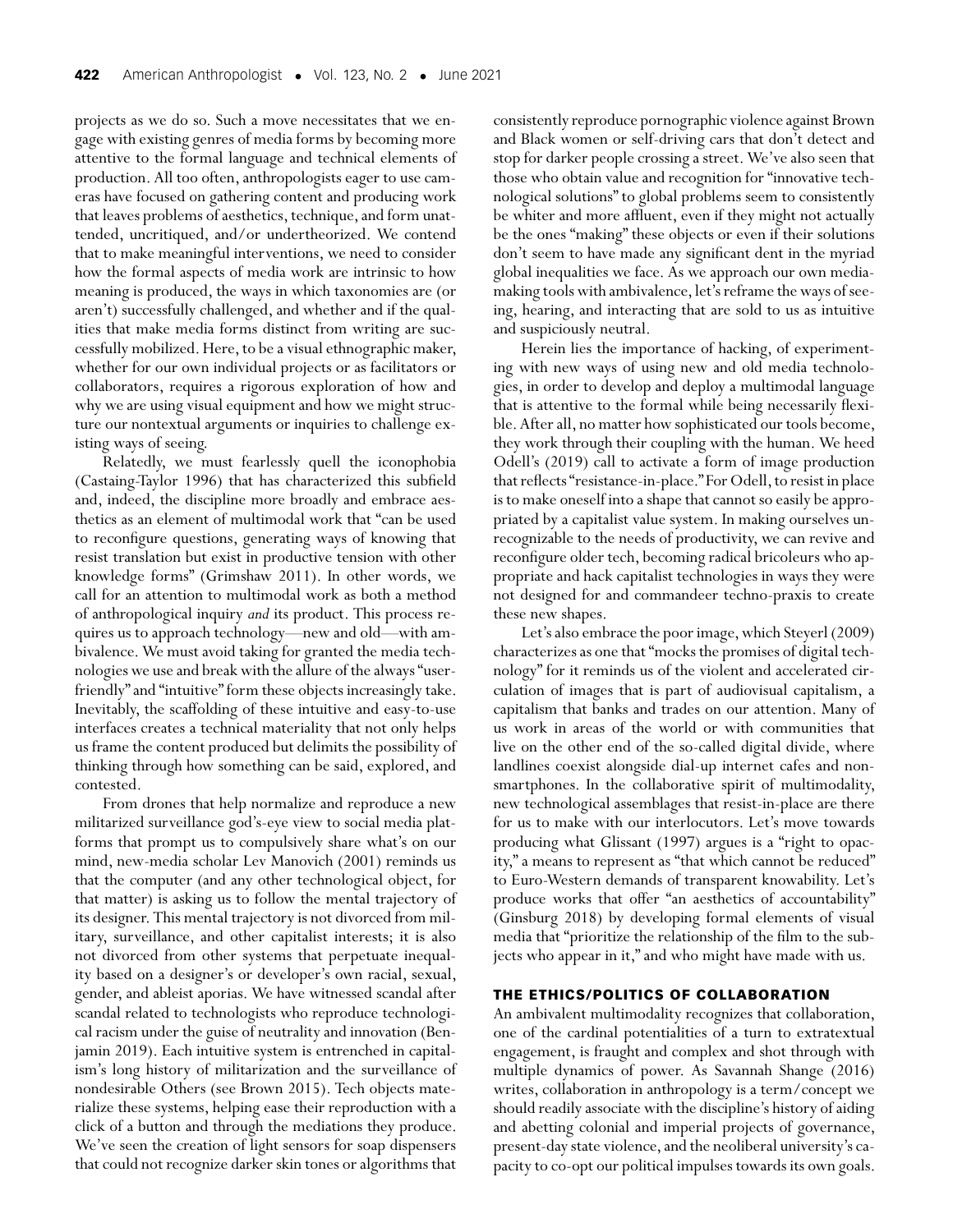The questions of who we are collaborating with, to what ends, and under what conditions are necessary "killjoy" questions (Ahmed 2021). These questions force us to confront how a project we conceive of with others might, in its enactment or circulation, produce the conditions for various forms of harm, some of which in our digital era are beyond what we can imagine, anticipate, and inform our collaborators about (Stout 2014).

As importantly, explicitly formulated collaborative projects that don't take into careful account the future ownership and circulation of collaboratively generated material and the capital its movements generate unequivocally have the potential to reproduce an extractive colonial anthropology. It is imperative to collectively and iteratively ask how images, videos, and other forms of shared knowledge could be utilized in present and future projects. But even more crucially, we suggest that it is important to start with an ethic that whatever is collaboratively produced under the banner of research has, at the very least, the potential to be mutually beneficial on a number of vectors (Dattatreyan 2020). Dwight Conquergood (2002) describes this move as one that entails engendering a "caravan" of shared socio-political and economic interests. Conquergood's use of the caravan as a metaphor is particularly poignant when we consider collaborating with/eliciting the participation of those who are economically, socially, and politically positioned differently than we are and might even be placed at risk by participating in our projects. If we are inviting people to take the risks associated with sharing their time, their efforts, and their labor, it seems important that discussions around the political, social, and economic value of a shared endeavor—beyond participation stipends or the good feeling of sharing space together—are had explicitly and early on (Nakamura 2008). Otherwise, the journey the caravan implies only includes some in its potentials while decidedly leaving others out.

As importantly, we need to take account of how collaboration might work as a form of defense, a kind of shielding tactic or means to deflect responsibility. As Claire Bishop (2012) argues, in art worlds the evocation of participation or collaboration—particularly when projects involve the dispossessed, the vulnerable, or the excluded—can and does short-circuit necessary critiques regarding the political and aesthetic resonance of these projects. Similarly, in anthropology, "collaboration" can offer a way to deflect difficult questions that creative production with others generates, functioning instead as a ready-made explanation for technical shortcomings, cliched aesthetic reproductions, and limited engagements with the political. For multimodal collaboration to matter, ambivalence around its promised potentials must collectively explore the ways in which making together affords opportunities for "study." For Moten and Harney (2013), "study" refers to the intellectuality people take up in their everyday lives in response to the circumstances they inhabit. An ambivalent multimodality engages with forms of study already present on the ground to critically and creatively find ways to create together. Crucially, this process is ambivalent because it doesn't simply yield to the intellectual ideas and aesthetic concerns of our interlocutors because they seemingly represent a unique, ontologically exceptional way of seeing, nor does it impose our particular frameworks for seeing onto a collaboration. Rather, it creates the crucible for deliberation and disagreement that allows for multiple reflexive and imperfect forms of expression to emerge.

An ambivalent multimodality also acknowledges that collaboration and creating together are not always possible in the ways we want or imagine. Recognizing moments of refusal, the limits of what and how we can or cannot make together as well as what we can and cannot say in a project is a productive pathway to produce ambivalent multimodal work. Considering the limits of collaboration, as well as the inevitable mistakes, misunderstandings, and imperfections of collaborative processes, even "bad" collaborations can be generative of critical questions and forms. What shared processes are being named when we evoke collaboration or participation, and what processes are left invisible? How do we think about instances when an interlocutor tells us it is not worth their time to collaborate even as they are still willing to appear in the project? How do we track the ways that a refusal leads to new introductions or unforeseen pathways?

Another register to think about the importance of refusals in collaborative projects is with regards to representational refusals: What to do with things that emerge in processes of making together that are not meant to be written or made visible? Where does working around and with those limits take us? Audra Simpson's (2007) notion of "ethnographic refusal" has inspired us to dwell in the ambivalences of collaboration and to see the encounter with a limit or refusal as a moment of creative possibility. For Simpson, ethnographic refusal is characterized by a "calculus of what you need to know and what I refuse to write in" by knowing there are limits to what we ask and what one can say in a project. Much like Glissant's (1997) call for a right to opacity, the basis of refusal seems to us a promising starting point for creating together. An ambivalent multimodality embraces the production of work that begins with knowing there are limits to what we can ask and expect from our collaborators, limits to how and in what capacity we can make together, and limits to what we will ask and represent. An ambivalent multimodality recognizes that our collaborations and processes of making together don't cease to be vertical as we work to make them as horizontal as possible. An ambivalent multimodality rejects producing work that represents our interlocutors and collaborators—and their knowledge—as legible in a bid to move away from the extractive history that our discipline is built on and the hubris that assumes information, data, access, and knowledge are there for us to obtain. Moments of refusal when we seek to create together can lead us to other frames of representation as we move past the typical collaborative or participatory genres dominant in our discipline that are used to render our interlocutors and collaborators knowable. Reaching an ethnographic limit and staying there, as Simpson reminds us, allows our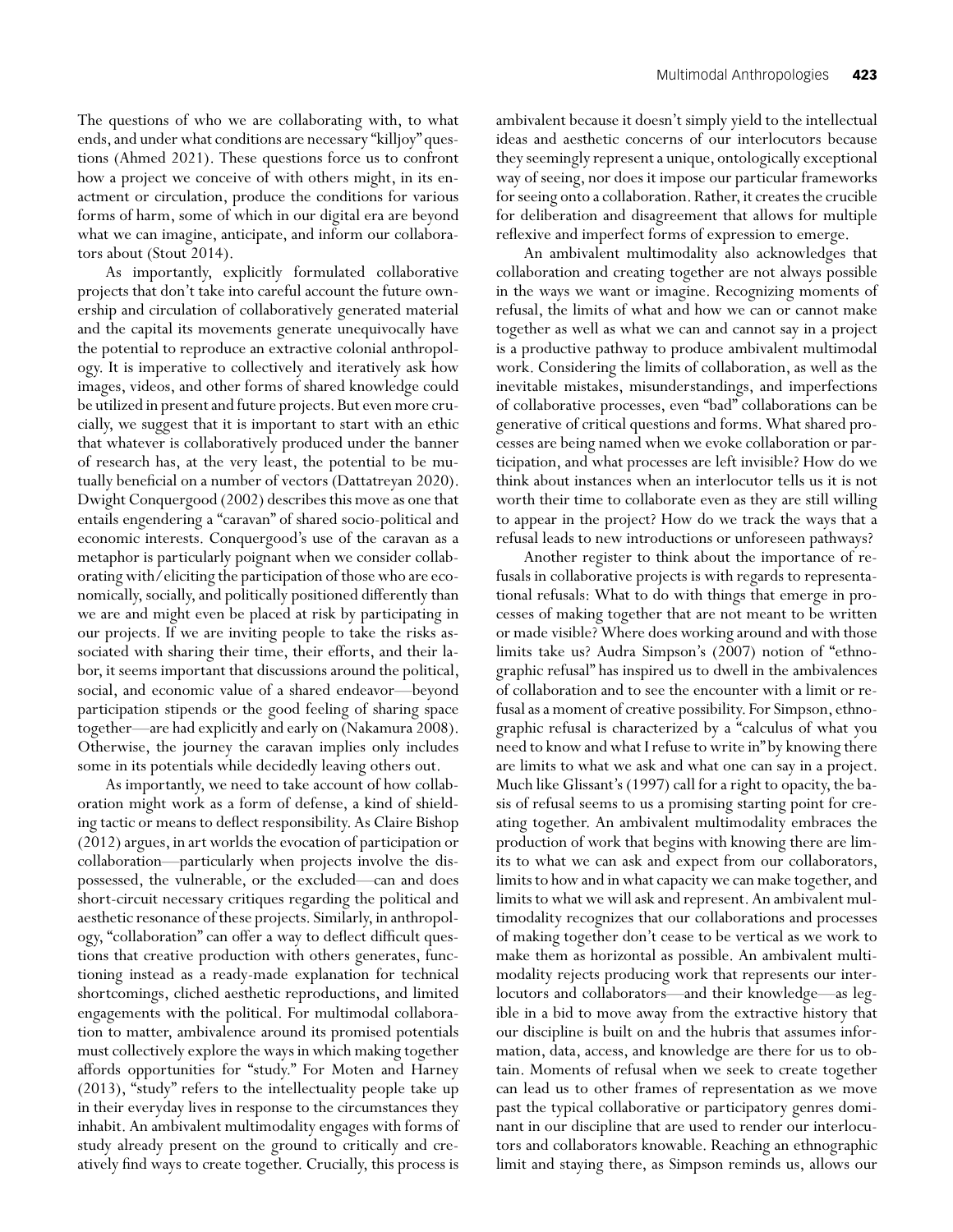collaborators to exert dominion over representations that can cause them harm. "Rather than stops, or impediments to knowing, those limits may be expansive in what they do not tell us," and these refusals "tell us something about the way we cradle or embed our representations … they critique and move us away from statist forms of recognition" (Simpson 2007, 78). In turn, they allow us to think otherwise about what collaboration and co-creating can become.

## **SENSORIAL POTENTIALS AND PITFALLS**

We envision a multimodal anthropology that recognizes and engages with sensoria and its mediations as a site of domination, struggle, and resistance. Rather than taking up a multimodal exploration of the senses that centers relativism as its de facto Boasian approach or that imagines diversity as a key vector by which to think with and through the senses, we are interested in the ways that power mediates sight, touch, hearing, and taste—or any other sensorial configuration therein—and offers space to dwell on the potential to disrupt its workings. Here, we are marking the sensory in its mutually constitutive meanings as "the senses" (sight, sound, etc.), "to sense" (to feel and experience desire), and "to make sense" (to understand/make meaning), which acknowledges that our senses are never unmediated but are linked to long histories of imperial production and circulation that situate what counts as curious, creative, and desirable and quite literally changes what and how we see. An ambivalent anthropology relies on our dedication to learning to sense (with others) anew. It requires us, in the words of Tina Campt (2017, 8), to attune ourselves to the counterintuitive "haptic frequency of vibration" that moves and connects us to those who may have been silenced and submerged in colonial histories of visual making and archiving. It requires a process of retraining that forces us to seriously ask and reask ourselves: through what practices can I begin recognizing my colonized sensory perceptions, what am I unable to perceive, and how do I work with my own body in order to perceive my surroundings differently? What emerges out of these exploratory processes is not necessarily an end product but rather the start of an iterative exploration that continues to uncover new sensorial pitfalls and potentials. Instead of shying away from the politics of aesthetics and pleasure that are part of the work of doing sensory ethnography, an ambivalent multimodality dwells in this tension. An ambivalent multimodality encourages us to not just re-attune our sensoria and take seriously multisensorial knowledge but forces us to recognize in ourselves and our audiences the deep and ongoing colonization of our senses that may actually be doubled by the fact that we might accrue excess capital if we just leave these sensory pitfalls uncritiqued.

In centering a critical and ambivalent approach, we advocate against a crude engagement with the senses. While we join in the important Anthropocenic call to re-attune our senses to the landscapes and worlds we inhabit—or, in other words, to start looking around rather than ahead (Ingold 2011; Tsing 2015)—we recognize that the work of

sensorial re-attunement or sensorial engagement is not a self-evident process. As the successful circulation of sensorial media work in film and art worlds and the promise of sensorially immersive virtual reality show—which was initially (and ironically) defined as an empathy or compassion machine—merely mobilizing the sensorial does not in and of itself produce a political or decolonial intervention. In fact, the reinvestment in sensory approaches may more than likely reproduce the colonizing gaze by holding fast to the binary power asymmetries symbolized by the demarcation between those in front of and behind the camera. Ginsburg (2018), for instance, has argued that the sensory turn has actually stymied the slow, painful process by which ethnographers have finally understood that part of what ethnographic film and multimodal scholarship must do is reveal its "aesthetics of accountability" by making visible relationships, vulnerabilities, and, indeed, the ambivalences of being part of ethnographic projects that are, however ethically considered, sensorially fraught.

An ambivalent anthropology requires us to recognize the sensorial as a rich form of historically situated knowledge. Sensory anthropologists have critiqued the "ocularcentrism" of Euro-Western epistemologies, which has placed both literal and figurative primacy on the eye over all other senses. David Howes (2004), for example, offers a way to break out of ocularcentrism by recognizing the relatedness of the senses in other historical/cultural contexts. That is to say, while each of the senses provides their own kind of information, they are also entangled and together influence how we can know the world. Even our sense of sight, as Christopher Pinney (2004) reminds us, is part of embodied practices of "corpothetics," given that all of our culturally situated senses work together to help us make sense of that which hits our corneas. But even here, a recognition of bodily knowledge and sensory co-mingling within cultural contexts might serve as a fetishized colonial reinscription without recognizing that the senses are embedded in relations of knowledge-power. For instance, in Pinney's (2004) work on *darshan* (the vision of the divine associated with Hindu ritual practice), his understanding of the corpothetics of seeing and being seen are rooted in a fundamentally Euro-Western curiosity around savarna (upper-caste) Hindu practices that emerged in the nineteenth century as part of an Orientalist project in Europe. Cultural difference, in this framework, always takes as a starting position a Euro-Western way of feeling and sensing and then incorporates knowledge forms that are not Euro-Western but are still tethered to its historically situated curiosities (Zurn and Shankar 2020). For the Western observer, savarna caste sensibility is an acceptable curiosity that becomes a stand-in for all South Asian ways of seeing/being, following in the age-old need to understand the cultural system of the bounded, typological Other. Here, the very act of theorizing the senses is predicated on the powerful asymmetries tethered to our particular cabinets of curiosity and requires re-excavation if we truly want to push forward the process of decolonizing and recognizing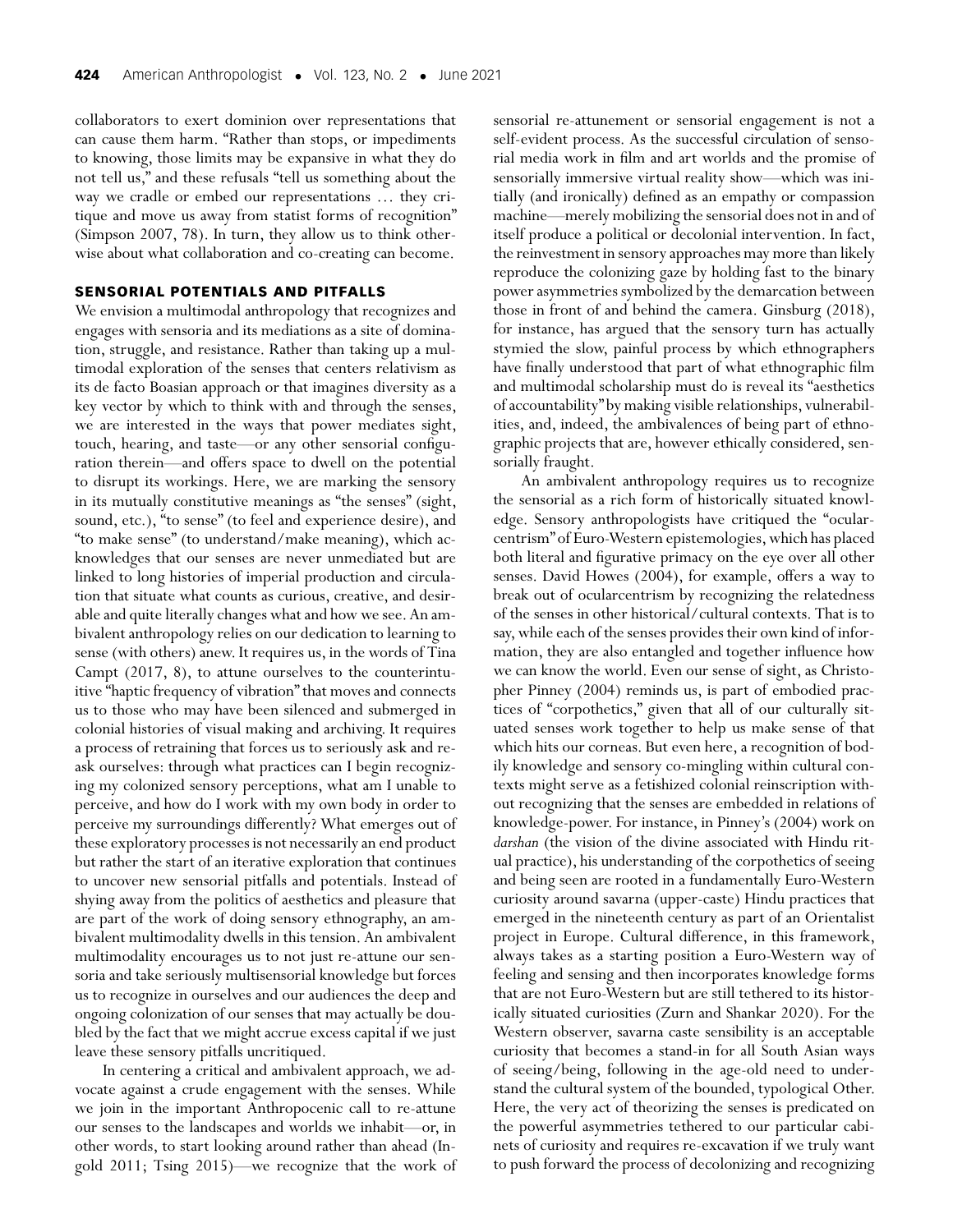the value of multisensorial knowledge forms that go beyond the primacy of the Western eye.

These sensorial pitfalls mushroom as our projects circulate ever further afield from the moment in which they were produced, reaching audiences who are likely to attach "attenuated meanings" to our participants in ways that can slot them into historically constituted racialized colonial positionings of "Third World," "underdeveloped," "impoverished," "helpless," and so on (Shankar 2019). In fact, when the sensorial is left uncritiqued and is allowed to function as if our sensory experiences are somehow universal or that the work of sensorial re-attunement is easily achieved especially if aided with particular technologies—it is almost inevitable that multimodal ethnographers will traffic in new forms of "imperial pleasure" as we produce, circulate, and consume on digital platforms. The work of Deborah Poole (1997) is especially instructive towards this end, in her reminder that the kinds of images that continue to accrue value in the West are linked to long histories of racist production and circulation that make the possibility of deriving new kinds of sensory pleasure extremely difficult. This is why an ambivalent approach to the senses requires a constant vigilance and challenge against the primacy of the Western eye, which has served to subdue other sensorial forms of knowledge so integral to communities outside of Empire and that has cast other forms of knowledge (think of touch, smell, or taste) as sites of mere pleasure. In this very act of ambivalence, we might harness the political impetus the sensorial affords and successfully convey sensory knowledge that can help develop its decolonial potential on a diverse array of platforms and gallery spaces.

If sensory knowledge is refracted by the power differentials embedded in questions of curiosity and pleasure, it is also refracted by the powerful determinants of training/education. Here, the question of what and how we sense can never be separated from the questions of who is making the multimodal projects we consume and how we make sense of the creative potentials associated with these projects we consume (with our senses). Hamid Dabashi (2015) argues in "Can the Non-European Think" that the history of colonization required that colonizers position everyone outside of Europe as without intellectual histories and without the capacity for higher-order thinking. Part of this process was justified by devaluing forms of knowledge that emerged out of different sensorial practices. The same might be said for creative practice as well. If Euro-Western praxis allowed for a perception of "abstract" creativity as somehow transcending history (in, for example, work like that of Jackson Pollock), the colonized were tethered to culture, perceived as unable to produce "high" art precisely because they could not transcend their cultural, regional, ethnic, or racial positioning. Even today, the previously colonized are conscripted into this politics of creativity that almost always requires that their sensorial imaginaries "reveal" something about their cultural worlds or provide a safe experience of difference to an elite neocolonial audience still eager to derive pleasure from a voyeuristic gaze into their lives (if they would like their art to sell, that is). An ambivalent anthropology, therefore, pushes us to recognize the sensorial pitfalls linked to questions of who can be creative, in what way, and why, and to really consider what it truly entails for an outsider to a sensorial regime to attempt to represent knowledge that they themselves will always have a limited or partial experience of. An ambivalent multimodality can force us to pause when we start to derive too much pleasure or too little pleasure from particular multimodal projects in order to reflect on how we are implicitly understanding or interpreting the creative practice/approach/style of those who create. Following Mirzoeff (2011), we might begin by asking, "Who has the right to look?" and continue by asking, "Who has the right to sense?"

In sum, we are interested in thinking through how a multimodal approach might offer an opportunity to explore the senses and the sensate as knowledge-matter that is not only a part of a localized ecology but become materialized traces that are mobilized, contained, or suppressed within neocolonial state-supported structures of feeling and circulated through the transnational networked media publics that we, along with our interlocutors, traverse—digital divides notwithstanding. The multimodal anthropology we advocate for aligns with our interlocutors' sensorially grounded struggles. It finds ways to support and share their projects or, at the very least, uses their presence to rethink what our projects might entail, as Faye Ginsburg (1995) argued over two decades ago in her discussions of the parallax effect. The spirit of ambivalence also allows us to find fruitful our reckoning with the incommensurability that occurs in the sensorial encounter between us as ethnographer-makers and our interlocutors. After all, while re-attuning or training our sensoria towards "stories told in otherwise muted registers" (Hustak and Myers 2012) is indeed an important endeavor, we must also recognize there will be limits to these processes. Dwelling in this incommensurability, embracing "not knowing" (de la Cadena, 2021) when engaging with our interlocutors' sensorially grounded struggles, and taking seriously the fact that something will exceed our own acculturated—maybe even our re-attuned or retrained sensoria can be a productive line of flight that could lead us into spaces of resistance-in-place, or, as de la Cadena states, "it would continue and yield unexpected possibilities and the unexpected as possibility."

For de la Cadena (2021), "not knowing" is a way to think together in the presence (physical or not) of our interlocutors. Embracing "not knowing" can ground our praxis on a new terrain that encourages us to recognize forms of knowledge and experience that exist at the limits of our usual representational practices. In other words, to take multisensory forms of knowledge seriously, we can't be afraid to explore beyond processes of translation, interpretation, and representation (Alvarez Astacio 2021). We must find ways to resist our urge to make sense of sensory worlds by placing them in facile stories of curiosity, pleasure, and creativity. What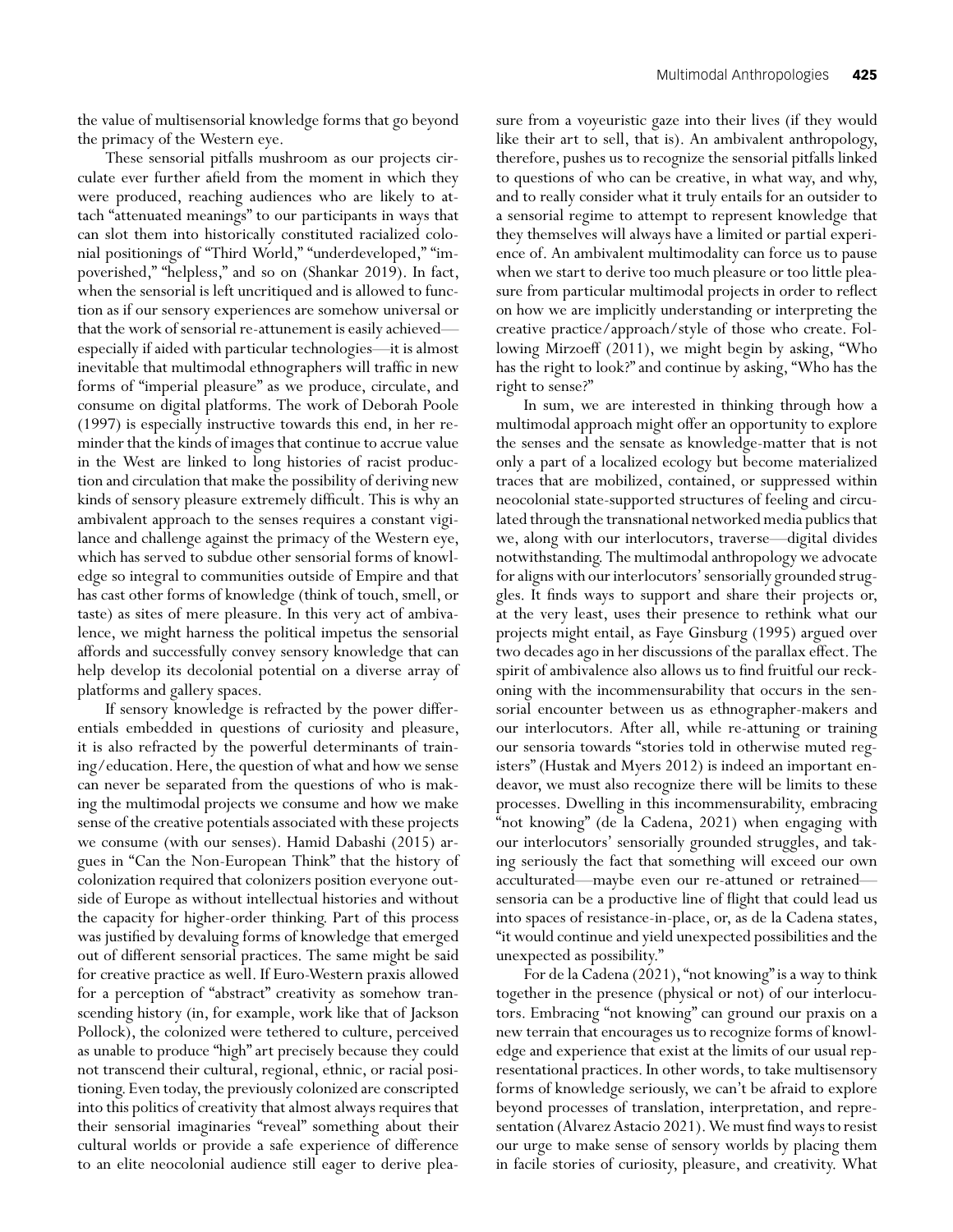does it entail to bring forth in our multimodal endeavors that which we know we can't experience and that which we don't have the tools to access even as we acknowledge these phenomena are real and felt by our interlocutors? How does one bring forth that gap, that excess and incommensurability that are part of these sensorial encounters? How can we move past the impulse for the need interpret and thus represent that which escapes our sensoria? What new openings can this approach allow? How do we visualize, hear, and feel a sensorial limit?

#### **AN AMBIVALENT INVITATION**

Multimodality offers the potential for rethinking method and form, ways of connecting, relating, and creating with others. It is, in Collins, Durington, and Gill's (2018) words, an invitation to step into the worlds of digital (and analog) making and the proliferation of content in online (and offline) spaces and carve opportunities to make with others, those who could be imagined as para-ethnographers (Marcus 2016), whose projects run parallel to our own. Taking this one step further, multimodality produces a way to participate in and support the efforts of various justice movements—as politically engaged makers and scholars.

Yet, as we have argued in this manifesto, an ambivalent multimodality pushes us to question techno-aesthetic approaches to doing ethnography as an unexamined and overly celebrated "good.'" In this manifesto, we underscore the imperative to engage with a broader capitalist "digitalogy" in which myriad potentials emerge but from which only some profit and where disinformation of all sorts proliferates in support of regressive agendas. Moreover, we suggest an anthropological mobilization of multimodality that doesn't contend with its own "bad habitus" when it comes to gendered, racialized, and classed complicity risks reinscribing a liberal anthropology that simply retreads extractive and imperial ways of seeing in shiny new ways. With all of this in mind, we extend an *ambivalent* invitation for you to join us in producing meaningful interventions in  $S(\widehat{\omega})$ !#t times.

We are in the process of assembling a short playlist on the *American Anthropologist* website to give you a sense of the kind of multimodal work that is attuned to the register of ambivalence. We invite you to engage and think with these pieces and propose something novel to us that you would like to explore. Finally, we are experimenting with an open peerreview system modeled after art-world "crits" that begins with an openness to dialogue at the early conceptual stages of a project and holds, at its core, what Elizabeth Chin (2021) has described as an ethos of radical generosity. We hope this model, which draws from previous work to reimagine the peer-review process that centers feedback as a reciprocal process (Nolas and Varvantakis 2019), will actively shift how we imagine the process of peer review in the future, calling for a more processual, humane form of knowledge production that eschews the elitism from which many of our academic tools, protocols, institutions, and distribution channels have emerged. As you consider joining us in engaging ambivalently, feel free to email us. We'd be happy to think through your projects with you.

#### **REFERENCES CITED**

- Ahmed, Sara. 2006. *Queer Phenomenology: Objects, Orientations, Others*. Durham, NC: Duke University Press.
- Ahmed, Sara 2021. "Killjoy Commitments." [https://feministkilljoys.](https://feministkilljoys.com/2021/01/04/killjoy-commitments/) [com/2021/01/04/killjoy-commitments/.](https://feministkilljoys.com/2021/01/04/killjoy-commitments/)
- Alvarez Astacio, Patricia. 2021. "Tactile Analytics: Touching as a Collective Act." In *Experimenting with Ethnography: A Companion to Analysis*, edited by Andrea Ballestero and Brit Ross Winthereik, 20–21. Durham, NC: Duke University Press.
- Benjamin, Ruha. 2019. *Race after Technology: Abolitionist Tools for the New Jim Code*. Cambridge, UK: Polity Press.
- Bishop, Claire. 2012. *Artificial Hells: Participatory Art and the Politics of Spectatorship*. London: Verso.
- Brown, Simone. 2015. *Dark Matters: On the Surveillance of Blackness*. Durham, NC: Duke University Press.
- Campt, Tina. 2017. *Listening to Images*. Durham, NC: Duke University Press.
- Castaing-Taylor, Lucien. 1996. "Iconophobia." *Transition* 69:64–88.
- Chin, Elizabeth. 2017. "On Multimodal Anthropologies from the Space of Design: Toward Participant Making." *American Anthropologist* 119 (3): 541–43.
- Chin, Elizabeth. 2021. "On the Possibility of Radical, Rigorous Generosity as an Editorial Ethos." *American Anthropologist* 123 (1).
- Collins, Samuel, Matthew Durington, and Harjant Gill. 2018. "Multimodality: An Invitation." *American Anthropologist* 119 (1): 142– 46.
- Collins, Samuel, Matthew Durington, and Harjant Gill. 2021. "The Uncertain Present and the Multimodal Future." *American Anthropologist* 123 (1).
- Conquergood, Dwight. 2002. "Performance Studies: Interventions and Radical Research." *Drama Review* 46:145–56.
- Dabashi,Hamid. 2015. *Can Non-Europeans Think?* London: Zed Books.
- Dattatreyan, Ethiraj Gabriel, 2020. *The Globally Familiar: Digital Hip Hop, Masculinity, and Urban Space in Delhi*. Durham, NC: Duke University Press.
- de la Cadena, Marisol. 2021. "Not Knowing: In the Presence of…" In *Experimenting with Ethnography: A Companion to Analysis*, edited by Andrea Ballestero and Brit Ross Winthereik, 277–78. Durham, NC: Duke University Press.
- Ginsburg, Gaye. 1995. "The Parallax Effect: The Impact of Aboriginal Media on Ethnographic Film." *Visual Anthropology Review* 11 (2): 64–76.
- Ginsburg, Faye. 2018. "Decolonizing Documentary On-Screen and Off: Sensory Ethnography and the Ethics of Accountability." *Film Quarterly* 71 (1): 39–49.
- Glissant, Edouard. 1997. *The Poetics of Relation.Translated by Betsy Wing*. Ann Arbor: University of Michigan Press.
- Grimshaw, Anna. 2011. "The Bellwether Ewe: Recent Developments in Ethnographic Filmmaking and the Aesthetics of Anthropological Inquiry." *Cultural Anthropology* 26 (2): 247–62
- Haraway, Donna. 2016. *Staying with the Trouble:Making Kin in the Chthluthene*. Durham, NC: Duke University Press.